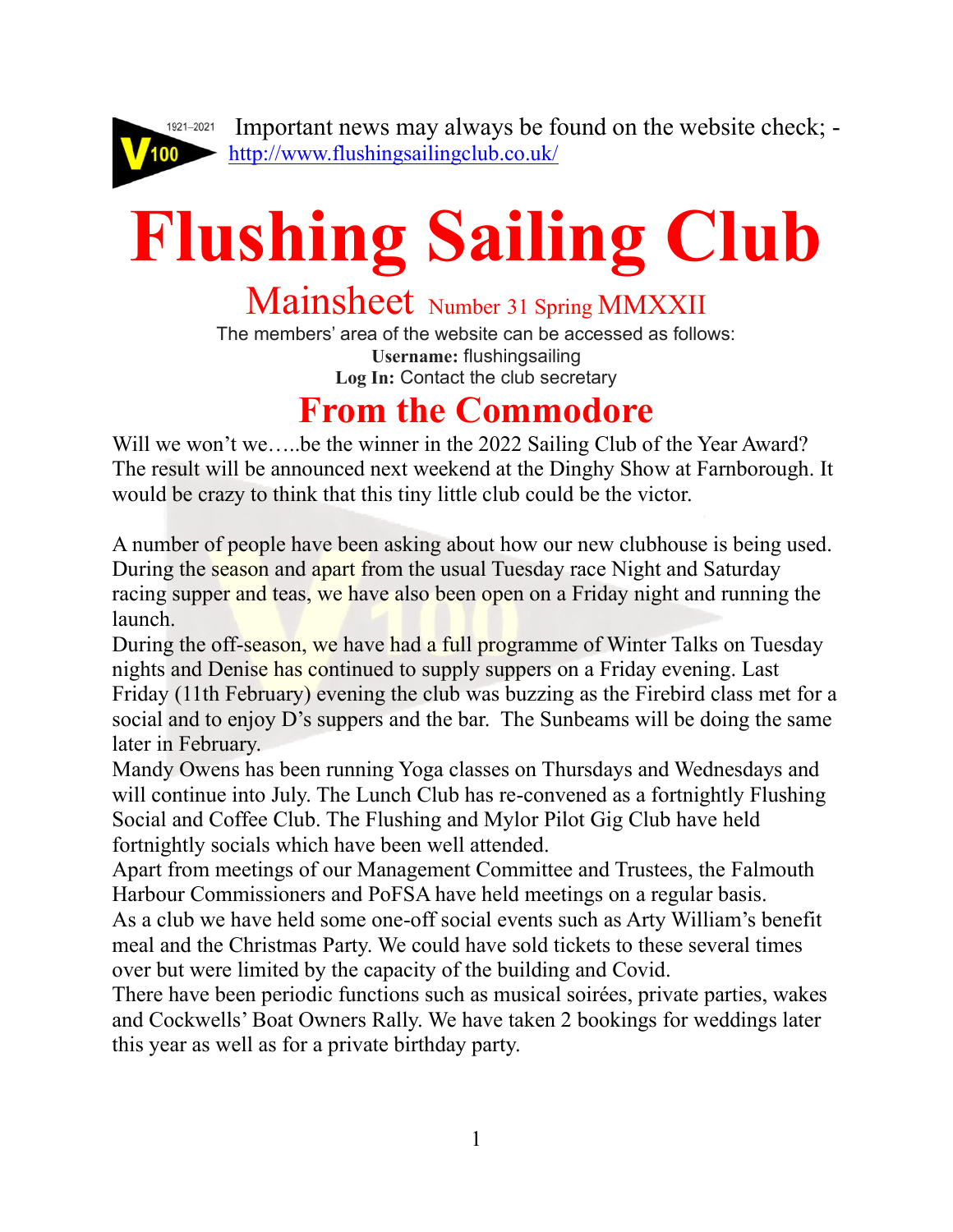The Flushing Food Whatsapp QR code which enables you to book your meal has been updated and tested and is available on the club notice board as well as the 2022 SI Booklet which as being printed as we speak.

All the details of how to request a booking and the Terms and Conditions (including rates) can be found on the website. This is all a work in progress and the Ts and Cs are due for review. Any suggestions are welcome as long as they are preceded by compliments!!!

We are delighted that the venue has proved so popular but are mindful of our core activity – running really good keelboat racing.

Our AGM on 15th March approaches rapidly. Hopefully it will be an opportunity for new members to meet the Management Committee and Trustees and it will be informative about the future development of the club. Please put it in your diary. Oh and the bar will be open!

Gaye

## **Talks and Events - Winter 2022**

Worth mentioning who came last :- Jeannette and Derek Hill team, who now have the proud honour of running next year's Treasure Hunt.



### **Future Talks Bar open 1930, Event normally begins 2000 Hrs.**

Talks are subject to change at short notice. It is advisable to check the club web site to avoid disappointment.

There have been a few last minute changes to our programme so I've summarised the next few weeks' events below:

Tuesday, 15th February, 8pm = Quiz Night; A fun-packed addition to the original programme. Questions devised to Charlie's Angels, (Jeannette and Derek Hill) team whose decisions are law.

#### **Tuesday, 22nd February, 8pm – Andy Aston: Cape to Cape, an overland drive from Africa to Norway:**

Restored to his original position on the programme, South African Andy is going to tell the story of his overland drive from South Africa to Norway.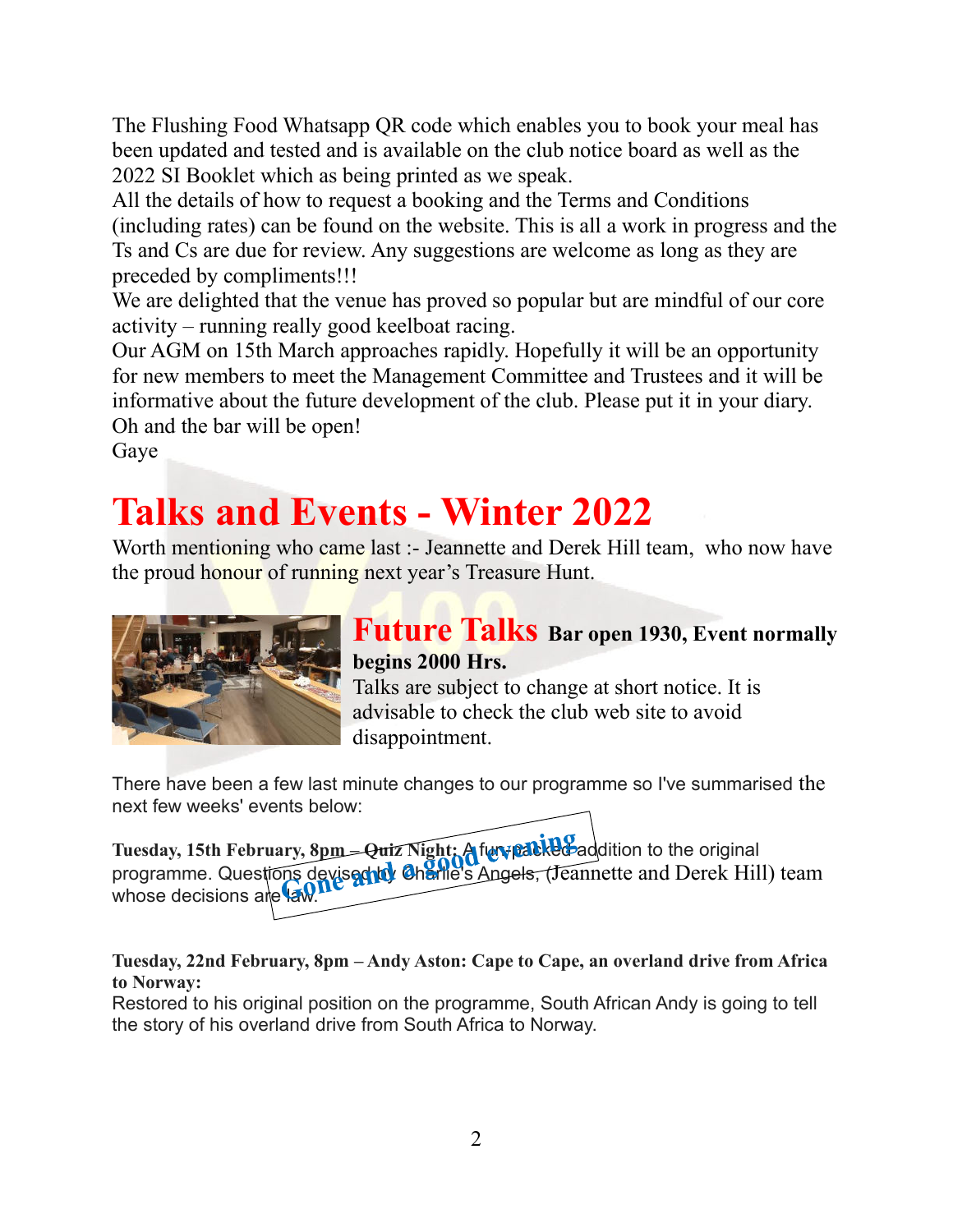| Date                   | <b>Talk Subject/Event</b>                                     |
|------------------------|---------------------------------------------------------------|
| $22nd$ February        | Andy Aston- Cape to Cape overland drive from Africa to Norway |
| 1 <sup>st</sup> March  | Miles Carden-Falmouth Harbour Master                          |
| 8 <sup>th</sup> March  | Dave Cockwell – Tales from the Cockwells boatyard             |
| 15 <sup>th</sup> March | AGM                                                           |
| 22nd March             | Race Officer & Skipper's Briefing                             |
| 29th March             | Adventures on Persephone. Nigel and Karen Goodhew             |

## **Quay Repairs Update**

After the New Quay suffered significant damage from an errant Seadog 38 in Novembers spiteful gale, repairs are underway and will be completed hopefully

well in advance of the commencement of the 2022 sailing season. The Seadogs "Redruth Handshake" did a surprising amount of damage and left 2 large coping stones on the foreshore, several others badly loosened - two badly perched, some mangled railings and the wooden steps down to the slipway beyond repair.





The first stage of the work

was to install the scaffolding and this was undertaken on the spring tides in mid-January. This had to be carefully designed due to the fact that the structure needed two strongpoints designed in to enable the stonemasons to recover the two large coping stones from the foreshore, one of which was

over 750kgs in weight the other around 500kg. The coping stones are all now back in place bedded on lime cement. Some "gardening" has also been undertaken by

two Club members to remove grass and small shrubs which had got a bit out of control on the Quay face with very realistic impressions of certain local roadworkers with robust leaning on shovels, puffing and coffee drinking and the normal helpful comments of "well I wouldn't do it like that." On Monday the 14<sup>th</sup> February complete replacement of the steps to the slipway will commence followed by some remedial works to damaged tarmac and the removal of the scaffolding. As of  $11<sup>th</sup>$  February the steps have been removed for repair.

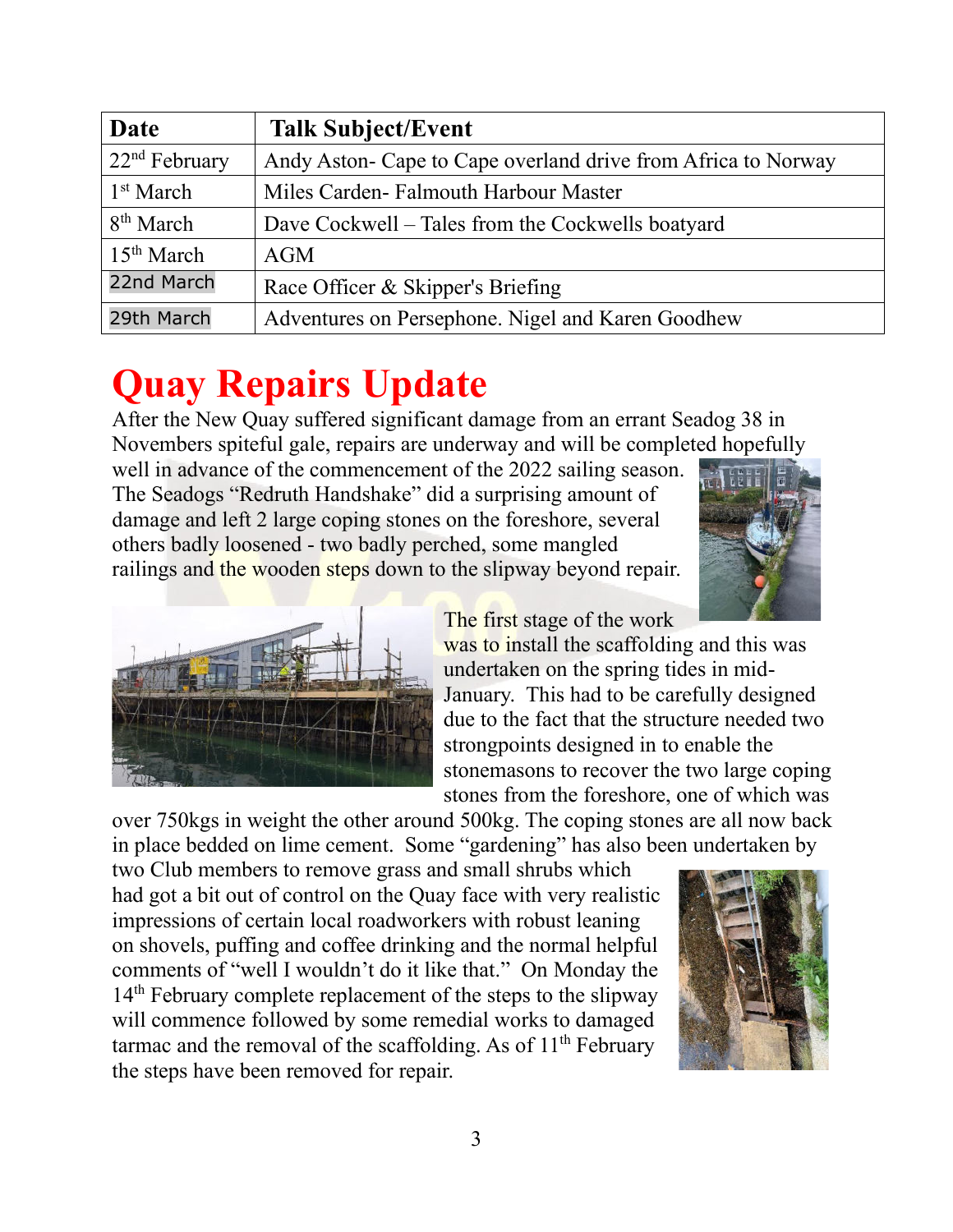The work has been project managed by **Fox Construction Services Ltd**. and the Club is grateful for the co-operation of the **Trefusis Estate** and **its insurers, the NFU** and their loss adjusters.

## **Harbour Commissioners** Boat owners and

**leisure users in Falmouth are going to be hit by a maximum 30% hike in charges by Falmouth Harbour (FH)** as the authority encounter stormy seas after challenging years where trade has been seriously affected by many factors beyond its control.

This will undoubtedly lead to a backlash from disgruntled harbour users. FH is currently in the process of informing leisure customers who use facilities including moorings, berths and boat parking of significant charge increases for the Trust Port in the 2022 season, which are required to address market conditions and ensure its commercial and environmental viability for the future.

The increases – most of which have been limited to a maximum of 30% depending on the size of vessel – will rebalance historically low charges whilst keeping them competitive, fair – and in many cases still less than market levels.

Falmouth has always enjoyed favourable prices for leisure users compared with other UK south coast ports but times have changed. The harbour management team has carried out a thorough analysis of pricing policy for both commercial and leisure operations. An in depth study of other ports charging schedules has also been examined to ensure FH is being fair to its stakeholders.

"No one likes price rises but we have had to accept that we cannot maintain, keep safe and grow this spectacular and vibrant sailing and commercial harbour if we continue to under-charge for services we have a statutory duty to provide," said Falmouth Harbour CEO Miles Carden.

## **Racing news**

### **FSC Covid Risk Assessment Return to Boating**

Competitors (and all Club members) are reminded that FSC is following Guidance devised by the RYA. A full statement of the Club's Covid Risk Assessment is available by clicking [here](http://www.flushingsailingclub.co.uk/covid-matrix.htm)



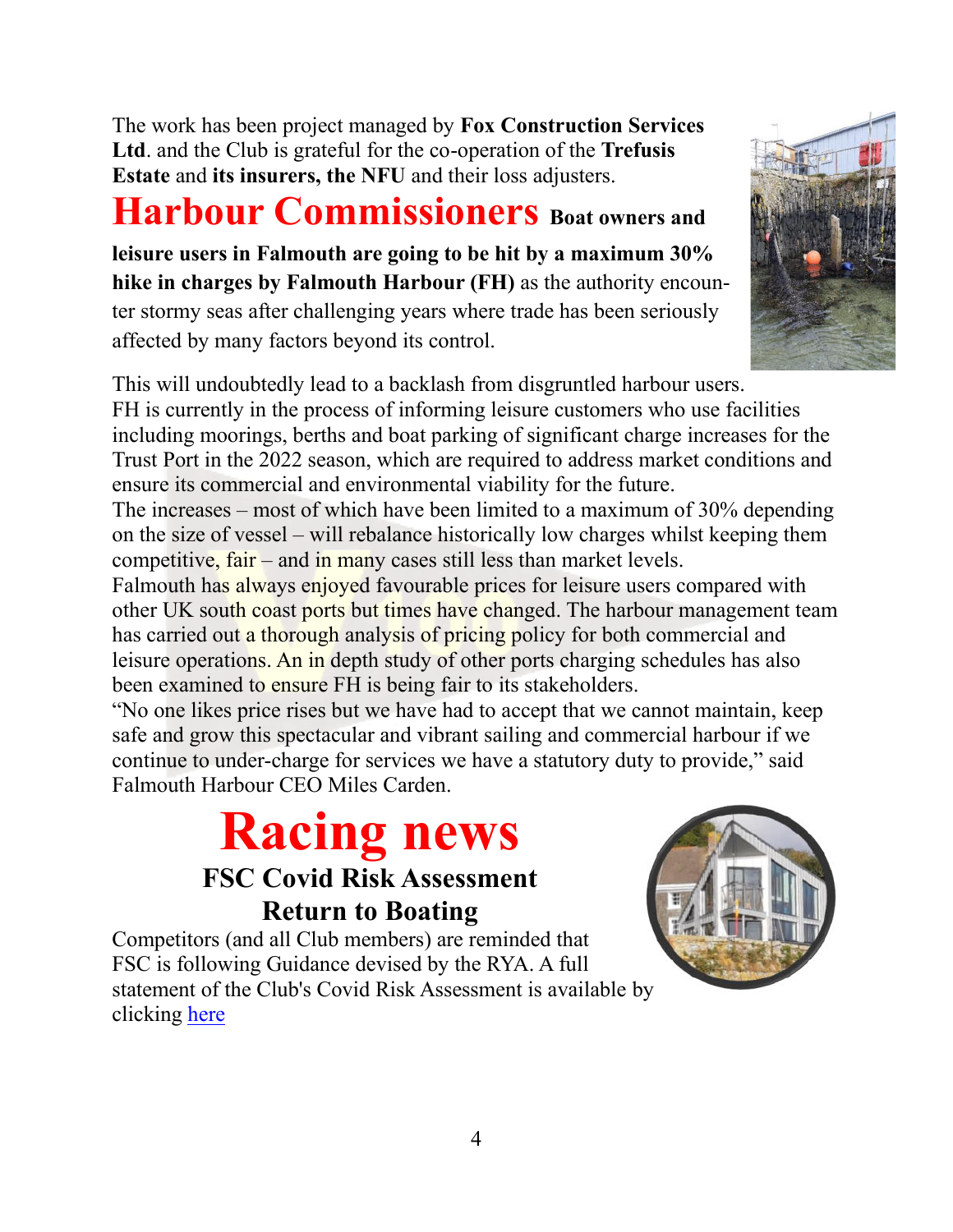# **Club things**



Repairs to the slip and steps are under way for completion at the start of racing 2022 <https://youtu.be/UFu7TFXPP4I>

**Click picture** 

### **This issue Race yachties test.**

If you see this signal flag displayed on the Committee boat, what does it mean? Answer to anybody in the race office.

Jelly-isums :- Raise your sail one foot, And you get ten feet of wind. (Chinese proverb)

Seasickness is a condition which is never Helped by Sherry But always helped by Port

There is a nice coffee shop and pub at MALPAS. Neptune visited recently to find a good pub and coffee shop adjacent to Malpas Marina. We would recommend it. See the one minute video. <https://youtu.be/wqSvU0-SfWg>





Click picture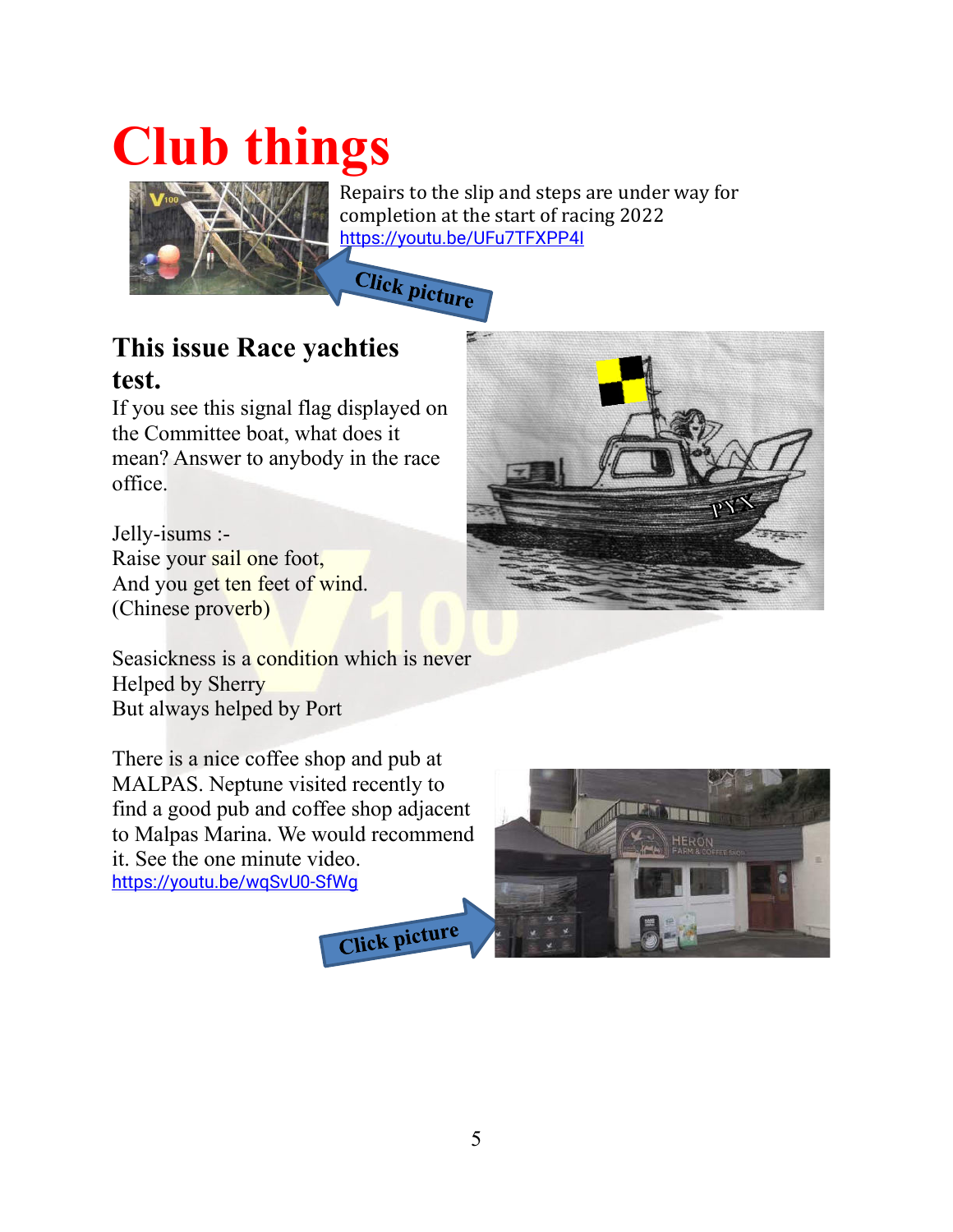Many yachtspeople have long past connections with sailing in some way or another. Talking to Jeanette Hill about past connections she produced the photo below. Jeanette's mother annotated the back of the picture as below making the bosun of the yacht Astria Jeanette's great grandfather. Be aware Derek, Jeanette really does have sailing in the blood.



## **Sailing Secrets (by Neptune)**

We've almost all experienced the dreaded Spinnaker wrap, often very difficult to unwrap. The reason for the wrap is the air flow between the mast and forestay when running and initiated by the boat rolling in medium winds. The diagram shows the reverse flow round the back and close to the Main from Leech to Luff. The flow round the spinnaker is close to that sail from luff to the leech. So there tends to be a circular flow round the forestay which can carry the bunt of the spinnaker with it, given a moments inattention on the spinnaker sheet. So, the wrap starts and will wrap round and round the forestay



with each roll of the boat. Once the wraps are fast the answer is simple. Gybe the main (not the pole) and the rotation round the forestay reverses so unwraps the sail if given a little time. Gybe the main back and off you go again! **And pay more attention to the spinnaker sheets!** Worked for me many times and every time. Don't tell any nonmembers!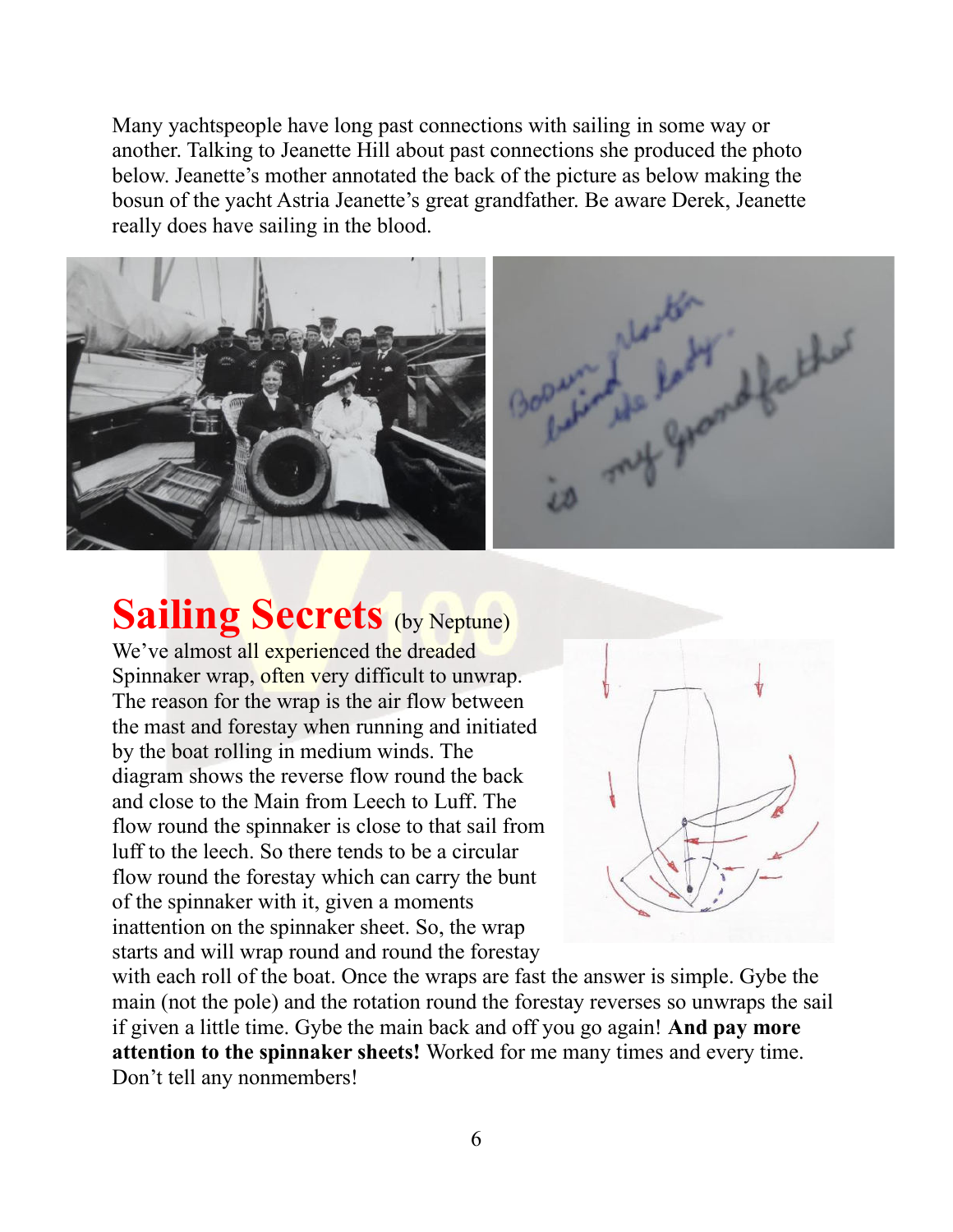#### **More Sailing Secrets or tales of daring, success or fun are sought from**

**members** for printing to entertain and, perhaps even inform members. Submit your copy to the editor. (hydraulicjack $(\partial_{\alpha})$ ic24.net)

## **Membership**

Membership Categories (Membership forms on page 8 Print a

copy if necessary)

**Household:** 2 adults and children up to 25 years – **£95 Single:** Adult 18 years or older – **£65**

**Racing Skippers:** 2 adults and children up to 25 years, plus all FSC series racing. (Special events may require an additional Race Entry fee). Where appropriate, IRC & YTC certificates must be received 48 hours before your first race. – **£175**

Payment can be made by bank transfer to: **Flushing Sailing Club, Sort Code 30- 98-97, Account No. 32308063,** (use your full name as reference) or by cheque payable to **Flushing Sailing Club** 

We would still like you to fill in a membership form, just to ensure that we have your current details. Find the form linked on the Club's websiteFlushing Sailing Club

Flushing **logo** clothing is still available. If anyone who would like to order and they let Derek know as soon as possible, he will make an order in the next 10-14 days. Could make a nice present.

Prices are as follows. All in Navy blue and would need to know size required.

| POLO SHIRTS | £10.00 EACH  |
|-------------|--------------|
| HOODIES     | £15.00 EACH  |
| CAPS        | £ 5.00 EACH. |

Order from Derek Hill or at the Bar

#### **RYA Club of the year**

As you already know Flushing Sailing Club are finalists in the RYA Yachts & Yachting, Club of the year award. We await the results of the voting. It may helps build the . Falmouth area profile of the area, and all local clubs will benefit.The Club of the Year will be announced at the RYA Dinghy and Watersports Show 2022.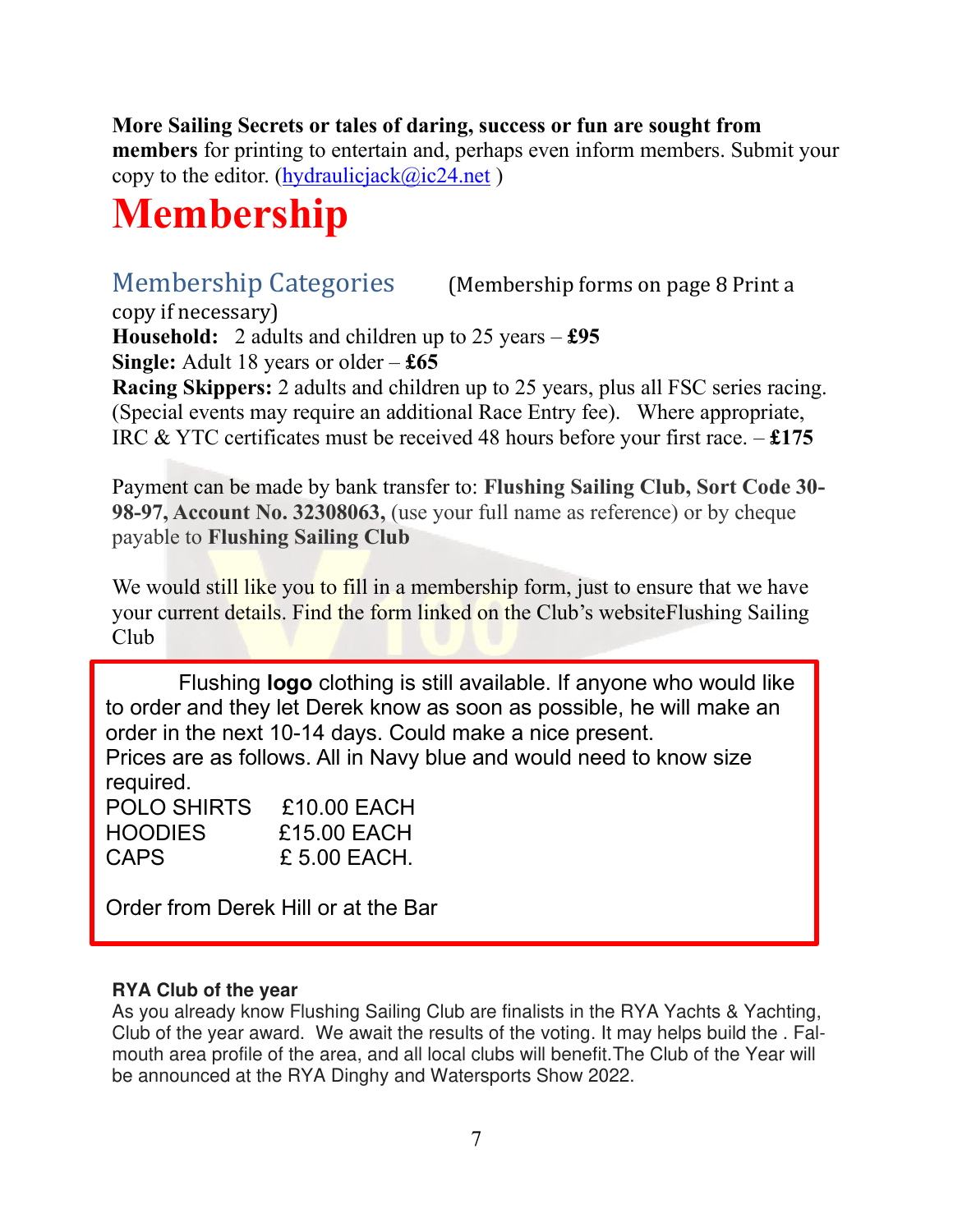#### **Flushing Sailing Club AGM**

Our AGM is scheduled for March and the Management Committee have already published our proposals for re-election of Committee Members. However, if any Members would like to propose and second other candidates for election, they can do so by putting their request in writing by 31st January. If you are interested or would like to talk about joining our Management team, please get in touch.

Sue Clark Hon Secretary 07939 098190